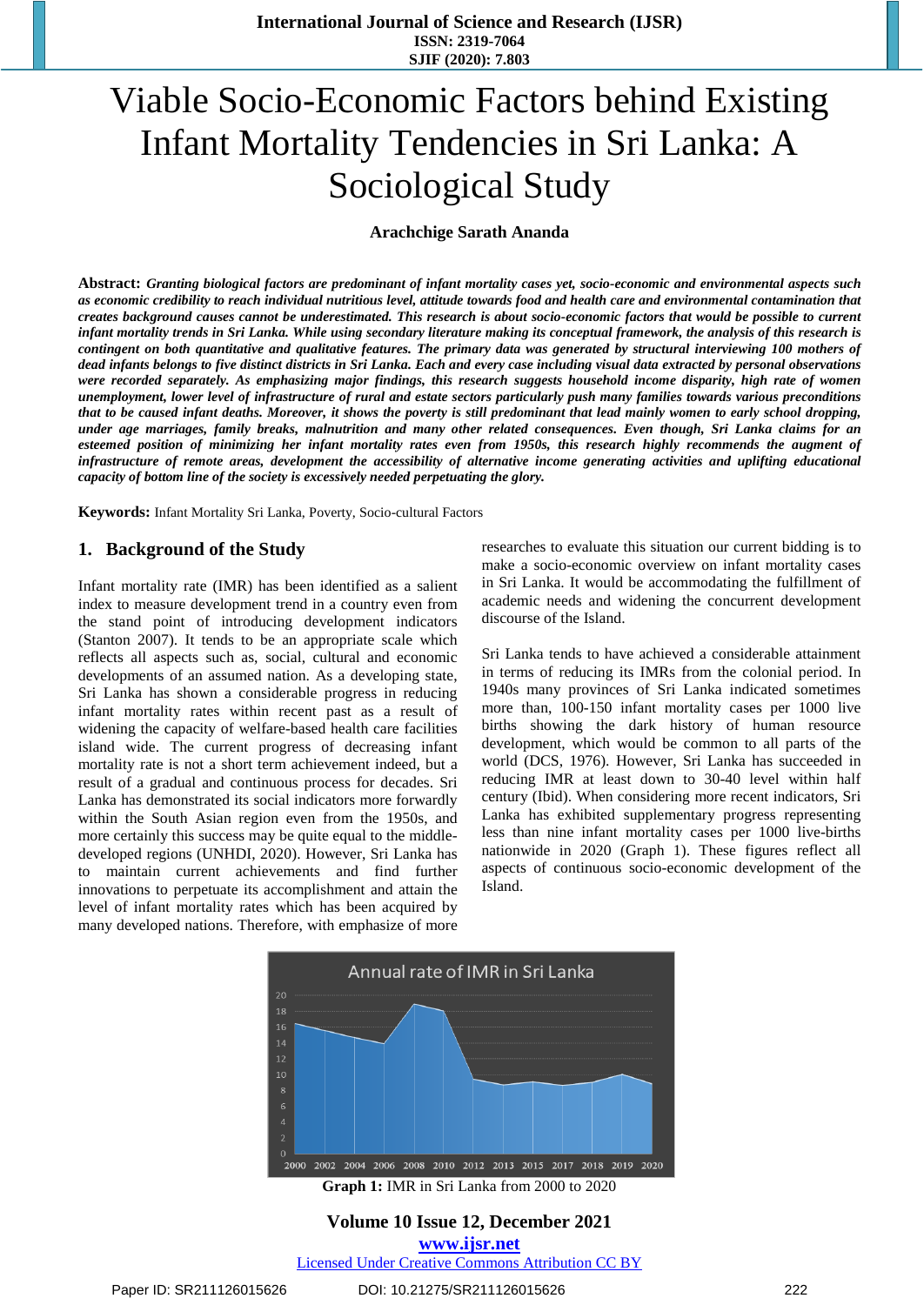*Source:* CIA [World](https://www.cia.gov/library/publications/the-world-factbook/) Fact book-Unless otherwise noted, information in this page is accurate as of January 1, 2011. Norton, M (2005). "New evidence on birth spacing: promising findings for improving newborn, infant, child, and maternal health". *International Journal of Gynecology & Obstetrics*89: S1–S6. eRHMIS 2021-FHB, Register Generals' Department, http: //fhb. health. gov. lk/index. php/en/statistics

The United Nations Development Assistance Framework (UNDAF) predicts about the possibilities of reducing national IMR to 4.0 in 2016 (UNDAF 2013-2016, Colombo (Oct.) 2012). However, the attainment this goal could have been greater challenge considering to variations of infrastructural facilities available in different geographical locations and widening of the gap of income distribution among certain social stratus of the Island. For instance, whereas some districts such as Gampaha (4.6), Kalutara (5.6), Kilinochchi (1.5), Mannar (1.6) report comparatively lower rates of IMR, some other districts such as Colombo (15.1), Kandy (13.7), Vavunia (35.8), Mullativu (25.1) account for higher rates in 2009 (DCS 2014). On the one hand, these figures make a doubt among us on how some developed districts such as Colombo and Kandy show such a high figures of IMR compare to national level despite other low facilitated districts such as Kilinochchi and Mannar report considerable lower rates. On the other hand, certain middle ranged developed districts like Kurunegala (9.6), Ratnapura (6.9) demonstrate average levels of IMR in the same year (Ibid). Therefore, these figures illustrate the need of further in-depth investigations on particular subject, that to be revealing background factors determined regional disparities of infant mortality cases of Sri Lanka.

### **2. Conceptual Framework**

In general, infant mortality is known as the death of a child, less than one year of age. IMR is being counted as the number of death of children less than one year of age per 1000 live births. This can be estimated in counting the number of children died under one year of age in a given region, divided by the number of live births, multiply by 1000 (Andrews, K. M. et al.2008). Infant mortality may be classified into different forms, such as neonatal, post neonatal and perinatal. Neonatal mortality is new born death which occurs within 28 days postpartum. The cause of neonatal death is identified as the results of inadequate access to basic medical care. Postnatal mortality considers the death of children aged 29 days to one year. Malnutrition, infectious diseases and contaminated home environment are known as contributes to the majority of postnatal infant mortality cases. Perinatal mortality is late fatal death which may occur after 22 weeks of gestation to birth, or death of a newborn up to one week of postpartum (Bolt, 1921; Cramer, 1987).

Biological or medical studies of infant mortality tend to be curtained to demonstrate an emphasis on ecological, health factors and scales of individual nutritious level. Many studies have proven that malnutrition, incompletion of biological needs and consumption of contaminated items are causes of infant mortalities (Biroliya & Fink, 2018; Baraki et al.2020). However, identifying sociological factors that responsible background motive sought not to be underestimated in terms of its role in scrutinizing their effect in the grassroots level of the society. In particular, sociologists pay attention on socio-cultural and economic factors such as the symptoms of medical and biological outcomes. According to some studies, the factors such as cultural, environmental, social and behavioral have shown a considerable effect on the determinants of IMR (Butz et al., 1982; Masuy-Stroobant, 2001). These dynamics may be rather significant today considering todevelopment of modern technologies and possibility of exposure to them in all regions. For instance, organic water pollution is a better indicator of infant mortality than health expenditures per capita. Water contaminated with various pathogens a host of micro biotical infections. People, who live in areas, where particular matter air pollution is higher, tend to have extra health problems across the world. Short-term and long-term effects of ambient air pollution are associated with an increased mortality rate, including infant mortality. Air pollution is consistently associated with post neonatal mortality due to respiratory effects and sudden infant death syndrome. Moreover, the cultural believes of the society (particularly of parents), such as food, deceases, medicine, and child caring etc. may also be determining factors of infant mortality cases in certain levels of the society.

In view of the fact that the existence of limitations of both biological and social approaches of infant mortality studies, this research was in attempting to moderate issues amidst these two disciplinary. Some have attempted to formulate these limitations and boundaries into different models. For instance, Mosley and Chen (1988) have endeavored to show the distinguishing of both sociological and medical or biological approaches of infant mortality.









**Graph 2:** Sociological Vs. Biological Approaches of Infant Mortality

As Graph present research tries to portray the significant empirical vacuum of sociological approach and the causeeffect disintegration of the biological approach. In this ground, general limitations of sociological approaches on studying infant mortality has been taken into account. The empathetic interdisciplinary integration and their long-term intervention may be the only solution to overcome everstanding issues of the perfection of infant mortality studies. With broader understanding of the context, this study has been focused on building a sociological discourse based on current literature of infant mortality and primary data

### **Volume 10 Issue 12, December 2021 www.ijsr.net**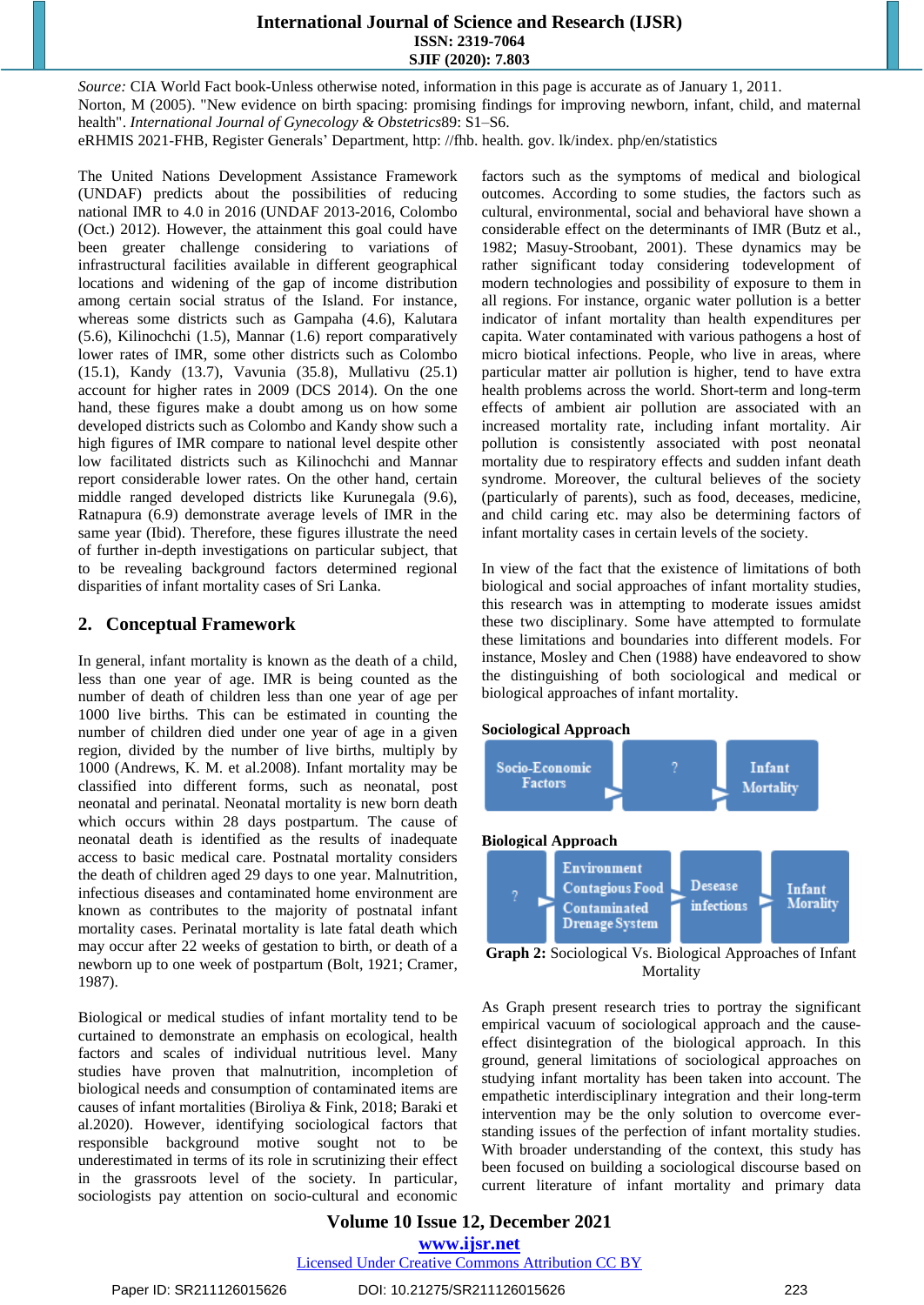collected from different geographical destinations in Sri Lanka. As a solitary-disciplinary approach this research may also have the same inherent limitation, it may be loyal getting impression of certain aspects of infant mortalities including economic status of households, geographical and sociological factors such as educational status of mothers who accompanied with infant mortality cases, income statues of households, accessibility of other infrastructures such as sanitary facilities and transportation.

### **3. Methodology**

The basic conceptions and background construction of this research has been covered entirely depending on the secondary literature in both quantitative and qualitative forms collected by governmental and non-governmental organizations such as Central Bank Reports, Department of Census and Statistics data, World Bank Annual Reports etc., and scholarly sources presented by intellectuals in the particular field. Selected case studies were conducted considering infant mortality occurrences, which has been reported from 2018 onward. Cluster based, purposive sample has been selected from different AGA divisions possessed by different districts which vary in geographically and demographically, such as Ratnapura, Nuwara Eliya, Badulla, Hambantota and Colombo. When, classifying researchable locations of GN Divisions of each district, grassroots-level studies has been conducted covering all reachable household (HH) addresses, in which infant mortality cases were reported<sup>1</sup>. The mother and other family members of the dead infants were taken as respondents of structured interviews. Especially mothers of dead infants were interviewed as key informants. Three major data collecting techniques such as case studies, structured interviews, and general observation were employed accumulating appropriate data within sampled population. The questionnaire-based interviewing employed in collecting socio-economic factors and general attitudes on health care and nourishment of study population while, each infant mortality incident has been recorded as specific case with reference to their cause and nature. The SPSS software tools have been used for coating out of quantitative data. Selected substantial cases solitary were emphasized in the purpose of qualitative analysis.



Even though, the research did not planning to purposively proportionate ethnicity wise infant mortality cases at the beginning, all major ethnic groups such as Sinhalese, Tamils and Muslims were included into the study population in circumstance. Chart 1shows representation of each ethnic groups such as 78 per cent Sinhalese, 12 per cent Muslims and 10 per cent Tamils. Granting the shared proportion for each ethnic group would not be the exact percentage of the national population, this amounts may be a pretty advantage on the purpose of this research.

At the initial outset the primary data collection has been limited into one hundred cases, this sum did not limit into interviewing. The general observation and scrutinizing each household as separate cases lifted the magnitude of the research. Snowballing information on exceptional cases increased the qualitative value of the process. Visiting certain household followed by postal addresses could be momentous, in terms of understanding ground reality. For instance, when researcher reached into the destination of household addresses, some were already disappeared as a result of either the nature of ambiguous construction of their households or other grounds created by various socioeconomic factors.

### **4. Results and Discussion**

The intellect of parents is a doubtless advantage of their children in many aspects. The mother's educational level and general knowledge may be the most crucial in terms of advancing healthiness of whole family. She has a major role to be aware of nutrition and health care needs of children and herself. Frenzen & Hogan (1982) show a higher rated correlation between education and reduction of IMR by their research conducted comparing demographic factors of rural Thailand. Particularly they have emphasized the mother's educational capacity is rather significant in terms of improvement in infant health and survival, on their decision making capacity regarding size of the family, the adoption into family planning techniques and the progress of the fertility transition. Formal educational paves the way to the mother to be mentally and physically prepared on condition that a healthy baby to the family as well as the society. Chart 2 shows the formal educational level of population. Except a single case, all mothers' education does not exceed GCE Advance level (A/L). Vast majority; 66 percent marks that

**Volume 10 Issue 12, December 2021 www.ijsr.net**

Licensed Under Creative Commons Attribution CC BY

 $\overline{\phantom{a}}$ 

<sup>1</sup>One hundred cases has been planning to study by selecting at least 20 cases from each district. Twenty (20) cases that identified from each district that classified into four (04) GN Divisions that to be representing 5 cases from each at the proposal level, many practical issues emerged during field works in several aspects. Conducting research by outsiders in the medical sector in Sri Lanka is utterly challenging experience. The attitude and inconvenience of relevant authorities and other general impediments may be a good puzzle for another separate research. As a result of these basic impairments, some changes of sampling procedure such as shifting from randomizing to purposive selection has been occurred. However, these issues were solved as much as possible and they may not have seriously effected into final outcomes. The research has been conducted according to guidance of ethical clearance and permission of Institutional Research Board (IRB) of Faculty of Medicine, University of Peradeniya – Sri Lanka (Attachment-1).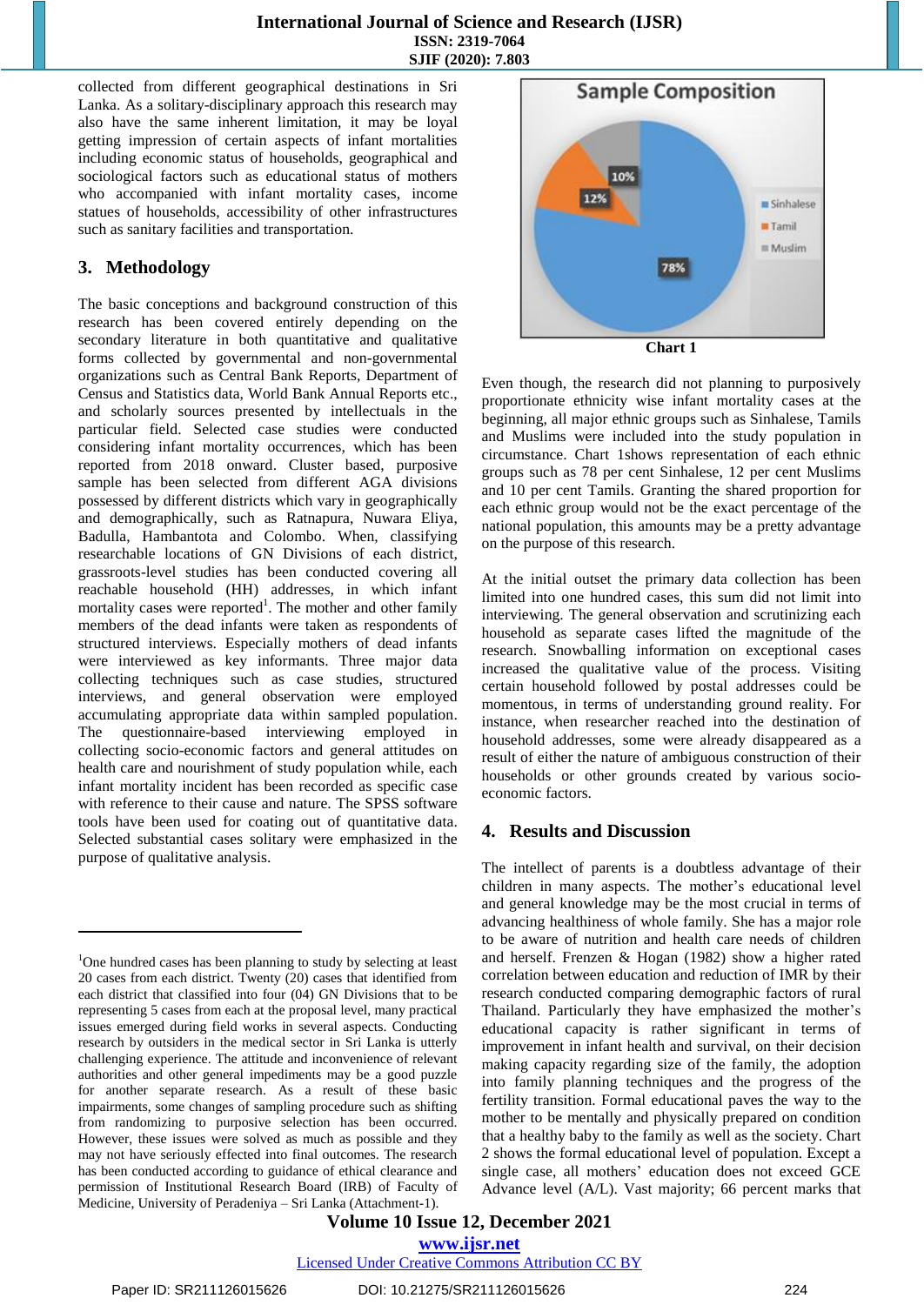belong to cohort that of Grade Eight to GCE Ordinary Level (O/L) category.



**Chart 2**

When it compares with national statistics of education, study population seems clearly fitting with groups that having less opportunities of modern education. For instance, according to Department of Education, the percentage qualifying for GCE A/L from the total who sat for GCE O/L are accordingly 69.68 (2016), 70.11 (2017), 71.66 (2018) and 70.59 (2019). In same years statistics indicates that candidates sat to GCE A. L qualified to university entrance such as 62.17, 64.38, 62.86, and 66.03. Moreover, mothers reported infant deaths cases show this much below average educational performances in spite of national literacy rate is 97 percent in 2019 and 98 percent in 2020 (DCS, 2020).

The relationship between education and accessibility to the job market is interdepended. Lack of educational qualifications often leads to lower ranking and less privileged employment opportunities. Chart 3 shows the nature of employments of heads of households of each family reported infant deaths. It is crystal clear that many families delegated in infant mortality tendencies are belong to lower middle class of the society. The head of household of these families usually attached to less desirable employments in the job market. Although, Table 3 ordered their jobs into forms of limited classification, certain cohort represents many variants within it. The common factor behind this is, almost all jobs are glued to the nature of generating limited quantity of monthly income.



**Chart 3**

Inspite of family economy has been so marginalized, the women are avoided supporting it attached to formal employment sector. Chart 4 shows 73 per cent women are in unemployed category. The rural dwelling and lack of educational qualification may be the fundamental cause creating this situation. The limited employee mothers are also belong to works in under-paid and unskilled laborer category including jobs in government and private sectors. Even though, Sri Lankan women employment rate has been gradually expanded during recent decades, many of married women in the bottom line seems to be apart from all those opportunities. According to the World Bank collection of development indicators (compiled from officially recognized sources), Sri Lanka women employment in service was reported at 45.04 per cent in 2020 (https: //trading economics. com, Accessed: 05.05.2021). Usually, the garment industry and other established network of supermarkets of private sector in Sri Lanka create job opportunities that has demand for female labor. However, factors such as marital status, household responsibilities, geographical distance for job markets and other personal matters including attitudes of self and family members are vital avoiding them in being employed of those sectors.



**Chart 4**

Although, married women are favored in engaging income generating activities that is accessible within household premises, many areas in the rural sector are lacking of those opportunities except rubber tapping or tea plucking and similar alternatives. Therefore, the common trend among women is being limitation into everyday household routings.

The monthly income level considered that the whole study population is belonging to majorly low-income families while minor amount goes to middle-income category. Economic factor may be the most influential that may regulates every other demographic indicators. Many other non-biological researchers who intense on infant mortality issue have emphasized the income disparity among groups is as a remarkable point (Eberstein, 1989; Uzma & Butt, 2008; Doessel & Williums, 2014).

### **Volume 10 Issue 12, December 2021**

**www.ijsr.net**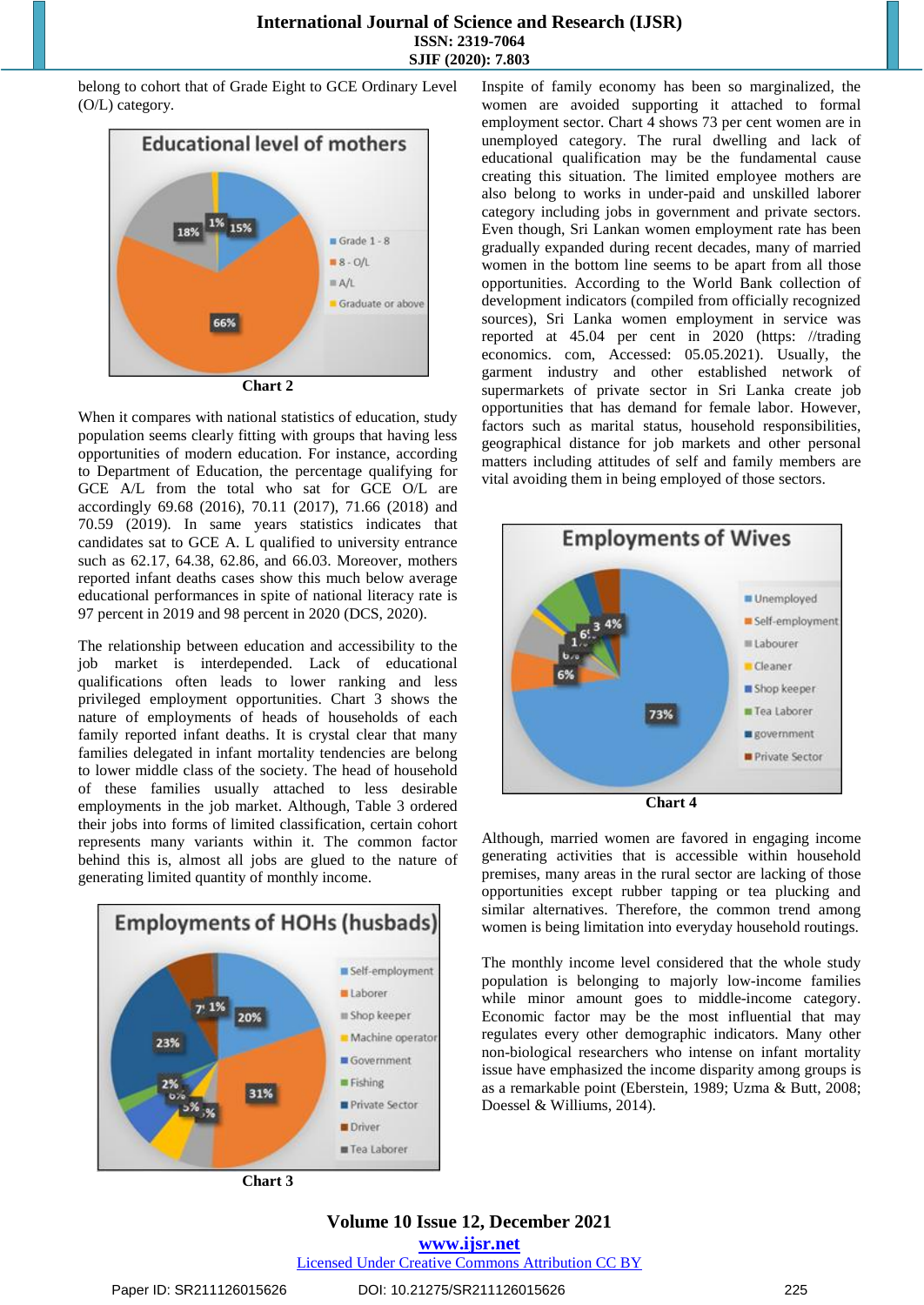

**Chart 5:** Levels of Monthly Income of Families (Rs.)

Granting, the fluctuation value of local currencies is usually uncertain, a general impression about consumption pattern of relevant families can be assumed by using these indicators. On the basis that of Rs.40, 000/-is needed to overcome needs of a family which is consisted of five members, the chart5 shows that 12 percent families only exceed this minimal stand. The vast majority is belonging to subsidized economic category. Despite members of these families are engaged in many everyday income-generating activities, they are uncertain and inadequate to overcome daily challenges.

The condition of household level sanitary facilities silently reflects economic status, family health and attitude towards primary healthcare of all household members. The quality of the family lavatory may be an appropriate indicator that every healthcare researcher unanimously agreed (Meegama, 1980; De Silva, et al.2001). In spite of many financial difficulties, this research reveals that more than 90 percent households have been successfully maintained comparatively satisfactory level family toilets. Excepting certain occasional incidents, almost all families have been lucky to claim for possession of privately usable family lavatories. Beside, every household apart from two or three exceptional cases owned just a single lavatory for the use of all family members. The floor preparation of the toilet was either tiles of cement, many of them have shown the utmost attention of each of them to keep clean their toilets as much of possible manner. According to UNISEF (2020) the Proportion of population using at least basic sanitation services was 96 percent, while proportion of using limited sanitation facilities just a single percent in 2020. However, the Table 6shows significantly that seven per cent households within study sample were still using tunnel-fit toilets. Even though, these types of lavatories may be were common at two decades ago in the rural sector, this indicators may not be a good message compared to limited space availability of their household premises building them in an adequately distanced space from home.



**Chart 6**

An exceptional case about a family lavatory that found in Nuwara Eliya may be interesting to readers to have a general idea of using the condition of household toilet as socialstatus indicator. The mother 'A's home is situated at a sloppy and unstable in elevation land within Nuwara Eliya Municipality. When we reach there, we realized that, entire area has been heavily popularized by unauthorized residencies. The messy constructions, fussy short-cuts, polluted environment was common there as well as all other urban shanties. Her residence was home to ten people including own mother, sisters, younger brother and her children. The house was limited to the main hall, single bed room and kitchen only. Internal partition has been made used by a kind of artificial wooden sheets. Their family lavatory was situated closed proximity but separate to the home. It was covered by used roofing sheets and pieces of cast-off saris. The floor was not plastered over rather than based on ordinary rough soil. Yet, there was a water-shield scotting fan fixed to a PVC tube that drive on the surface to the pit. We were supposed to consider it as a "water-shield" toilet. However, this was an exceptional case, that may not applicable to whole.

### **Supplementary Factors**

In addition, selected other factors have been perceived in this research. The distance from home to public transport

## **Volume 10 Issue 12, December 2021**

**www.ijsr.net**

Licensed Under Creative Commons Attribution CC BY

#### Paper ID: SR211126015626 DOI: 10.21275/SR211126015626 226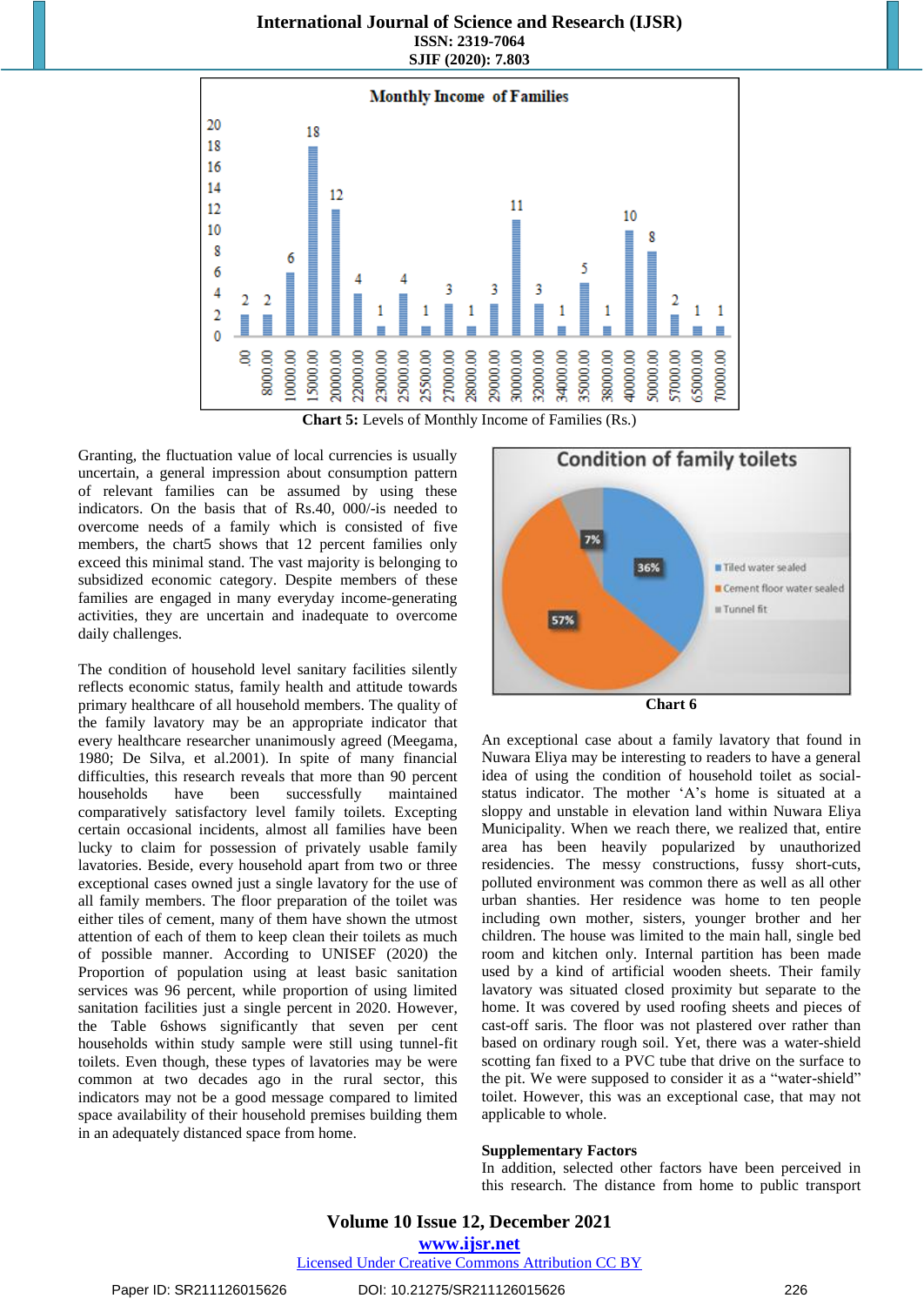services was an important dynamic among them. Since being pregnant obliging frequent consultation of doctors and hospitalizing in final stages is required, the accessibility to the public transport system has been concentrated. The 'institutional birth' or institutional delivery is known as the safer mode of reproductive health. According to *Measure Evaluation* webpage, many countries have succeeded in preventing maternal as well as infant mortalities adapting into 100 percent hospital deliveries (Access: 29.05.2021). For instance, Mongolia has shown The maternal mortality ratio (MMR) reduced from 186 to 44 per 100, 000 live births, and skilled birth attendance (SBA) increased from 95.0% to 100.0% between 1990 and 2015 after augmenting hospital delivery rate under National Health Insurance Scheme was introduced in Mongolia in 1994 (Taazen at al., 2020). Sri Lanka may be contented in the sense of 99 percent hospital deliveries (Annual Health Statistics, 2019), despite many countries demonstrate their grievances on high rates of hospital bills at delivery periods (Nam et al., 2019). The concurrent welfare-based healthcare system prevailed in Sri Lanka may be positively influencing to record this trend.

Even though, some may emphasized that certain resources including natural water sources and fresh air is a blessing factor in terms of retaining healthy lifestyle in the rural sector, it is obvious as far as hosting to those environmental beauties, they are being remote from modern urban facilities. The infrastructure including road facilities are hitherto desperately underdeveloped in numerous tested areas. Many used to travel for everyday purposes fairly on foot. Sometimes, the total length of foot paths network may be much higher than that of the overall dimension of general transport structure of the country. The depressed fact behind this is, the most of these immature transporting system has been spreading over remote and rural areas over the Island. Although, some may argue that, this manner of natural as well as spontaneous, lifestyle-exercise could be viable to make unintended advantage, our personal observation is, that would be 'excessive' for a physique which consume inadequate calorie rate per day. As this reveals, 83 per cent of population has shown capability of accessing a main road that open public transport services within maximum length of five KMs. However 10 percent has recorded that they used to pass at least 5-10 KMs to reach a main road while seven per cent reports more than 10 KMs from home to a main road.

In a case what we studied in Badulla district, we used to pass at least ten KM from main road to a junction which available a small trishaw (three-wheeler) park alone and then we could reach only a limited distance by using a rented trishaw despite at least one more km to the destination. The 38 years old unemployed mother was living her husband's native house which is still home to two other siblings and parents. According to statement of householders, the mother of the mortal child has consulted a doctor twice during her pregnant period. Whence, she was shown serious physical disturbance, the relatives have rushed her to hospitalize. The mother who passed all the way to the three-wheel park on foot has delivered the baby in the three-wheel taxi prior to reach the hospital. According to information given by mother, the doctors have realized that there was one more unformed figure of a baby is remained her womb. Even though, the doctors have succeeded surviving the mother by an immediate surgery, her normally born baby has been fortunate to live just eight days only.

In another case observed by this researcher in an estate sector of Ratnapura district could apprehend one of the tragic stories behind infant mortality incidents. When we were reaching at the given address, the mother of the infant baby was no more alive. Her own husband has knifed her to death after several weeks of her delivering. Since the culprit also being imprisoned, the remains of their abandoned shanty house was entirely seized by bushes. As information provided by neighbors, the mother has been regularly harassing by her husband even in her expectant period. Now people reluctant to enter into the stated ruined household premises as a result of frequent "ghostly sounds" come from at night. This case depicts in what extent social marginality, illiteracy and poverty is making unintended avenues to infant mortality causes. Some supplementary economic as well as cultural issues could be found related to many cases. For instance, a young mother (Just 19) met in the same district who was with her second baby in hand when we were reaching to her poor household. She has been a school girl until she was receiving a "missed call" from whom that triggered her to unexpected pregnancy. Currently she was married to that young and underemployed person. She has lost her first baby delivered in her seventeenth. The young mother is no more lucky to receive further precaution of own parents since she made damage to their 'family honor'. Another young Muslim mother in Hambantota district who lost her first and sole baby that she delivered at just her eighteenth. Even though, the baby's death certificate considered that the immaturity of the mother as one of the causes, her parents extremely reluctant to accept the quoted statement. In a study that has been analyzed infant mortality cases of three Caribbean countries such as Trinidad, Guyana and Jamaica that were in 1980s has claimed that births to very young mothers were shown to have higher risks of infant mortality than those to women in their twenties (Ebanks, 1987). Although, Pampel & Pillai (1988) are in doubt regarding this query, they never have challenged the idea that at least medium effect of teenage pregnancy to infant deaths.

At the time this researcher was in exploiting that to find relevant cases, the frequent experience was the unavailability of certain incorporates of those postal addresses. Sometimes, they may have provided either inaccurate residential details to hospitals or they may have been living in those spots temporarily for delivering purposes only. For instance, some exceptional cases revealed that, mothers from remote areas used to sequential stay in a rented or their relative's houses closed to an enabled city or a well infrastructure hospital in their delivery period. This research also reveals that the inaccuracy of head counting circumstance of infant mortality incidents considering district administrative units that is being presently practiced. Beside, this would be coherent occurring sampling issues considering to nature of these type of studies. It is certain to be that cause behind reporting lower rates infant deaths in above mentioned (page 3) administrative districts such as, Kilinochchi, Mannar etc. Since, this is the real underground situation, it should not be

### **Volume 10 Issue 12, December 2021 www.ijsr.net**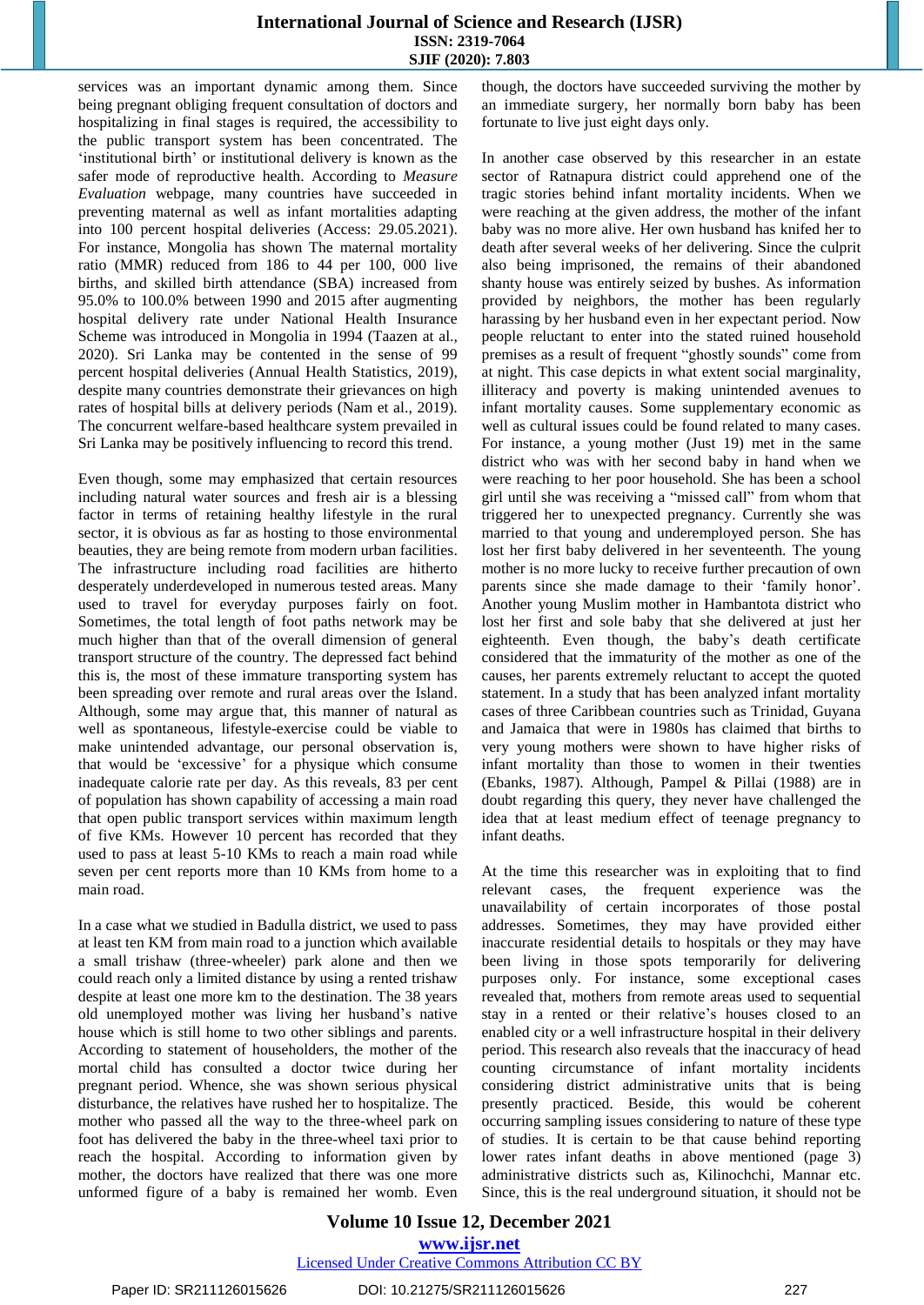underestimated. The disparate distribution of public resources among districts seems to be a larger issue in the development circumstance of Sri Lanka.

### **5. Conclusions**

There are plenty of infant mortality studies that come from biological perspectives. Most of the times they are inherently limited into medical explanations. It is justifiable in terms of manner and form of information that they are received. These information may be adequate for medical purposes lone while, they may be avoidant in standings of further dipping of cases and in long term decision making purpose. The bigger picture behind infant mortality rate is prevalent over many aspects such as poverty, family issues, cultural matters, environmental factors, genealogical problems and other biological reasons. In-depth case-bycase analysis may be the solution revealing those variations related to the field. Therefore, the role of sociologists and obviously interdisciplinary approaches would be momentous in this circumstance.

The geographical profiles of different communities, income disparities among them, and inappropriate distribution of infrastructure seems to be common issues in Sri Lanka. Ultimate outcomes of those fundamental factors are shown reflecting from people lived in those far distancing location in rural and estate sectors. Exposed situation is not different among low-income communities in the urban sector. This research also exposed that high rate of correlation between infant mortality and income discrepancies among communities. The obliging to be lived in less-facilitated locations and poor household units is direct consequences of poverty. All reliant other factors such as poor education, malnutrition, family disruptions, and personal attitudes are strictly come subsequently. Whereas, Sri Lanka entitlements to be contented about gradual descending rate of reporting infant mortality cases, it has to go further distance to uplift the living condition of the general public. Unless that of implementing concurrent welfare-based healthcare system and the dedicated service of grassroots-level healthcare workers, we might be expressive in a different juncture on infant mortality tendencies in Sri Lanka.

### **References**

- [1] Andrews, K. M., Brouillette, D. B. and Brouillette, R. T., 2008. Mortality, Infant, Editor (s): Marshall M. Haith, Janette B. Benson, Encyclopedia of Infant and Early Childhood Development, Academic Press, pp. Pages 343-359, ISBN 9780123708779, [https: //doi.](https://doi.org/10.1016/B978-012370877-9.00084-0)  [org/10.1016/B978-012370877-9.00084-0.](https://doi.org/10.1016/B978-012370877-9.00084-0)
- [2] Annual Health Statistics-2017, 2019. Sri Lanka, Medical Statistics Unit-Ministry of Health, Nutrition and Indigenous Medicine
- [3] Baraki, A. G., Akula, T. Y., Wolde, H. F., Lakew, A. M., & Gonete, K. A., 2020. Factors affecting infant mortality in the general population: evidence from the 2016 Ethiopian demographic and health survey (EDHS); a multilevel analysis, BMC Pregnancy Childbirth 20, 299 (2020). https: //doi. org/10.1186/s12884-020-03002-x.
- [4] Bairoliya, N. and Fink, G.2018. Causes of death and infant mortality rates among full-term births in the United States between 2010 and 2012: An observational study, PLoS Med 15 (3): e1002531. https: //doi. org/10.1371/journal. pmed.1002531 Academic Editor: Gordon
- [5] Bolt, R. A.1921. The Annals of the American Academy of Political and Social Science, Vol.98, Child Welfare (Nov., 1921), Sage Publications, Inc. in association with the American Academy ofPolitical and Social Science, pp.9-16
- [6] Butz, W. P., DaVanzo, J., Habicht, J.1982. Biological and Behavioral Influences on the Mortality of Malaysian Infants, The Agency for International Development, Malaysia, Rand Corporation.
- [7] CIA World Fact book –Sri Lanka 2011. [http:](http://teacherlink.ed.usu.edu/tlresources/reference/factbook/geos/ce.html)  //teacherlink. ed. usu. [edu/tlresources/reference/factbook/geos/ce. html](http://teacherlink.ed.usu.edu/tlresources/reference/factbook/geos/ce.html) (Access: 20.03.2021)
- [8] Cramer, J. C.1987. Social Factors and Infant Mortality: Identifying High-Risk Groups and Proximate Causes, Demography, Vol.24, No.3 (Aug., 1987), Springer on behalf of the Population Association of America, pp.299-322
- [9] Department of Census and Statistics-Annual report, 1976. Colombo, Sri Lanka
- [10] Department of Census and Statistics-Annual report, 2014. Colombo, Sri Lanka
- [11] Department of Census and Statistics-Annual report, 2020. Colombo, Sri Lanka
- [12] De Silvaa, M. W. A., Wijekoon, A., Hornik, R., Martines, J., 2001. Care seeking in Sri Lanka: one possible explanation for low childhood mortality, Social Science & Medicine 53 (2001) 1363–1372,
- [13] Doessel, D. P. and WilliamsR. F., 2014. "Measuring the welfare of sub-groups subject to premature mortality: The new welfare measures", International Journal of Social Economics, Vol.41 Issue: 9, pp.722- 746, doi: 10.1108/IJSE-06-2013-0149
- [14] Ebanks, G. E.1987. Trends in, and Some Factors Related to Infant Mortality in Trinidad-Tobago, Guyana, Jamaica, Canadian Journal of Latin American and Caribbean Studies / Revue canadienne desétudes latino-américaines et caraïbes, Vol.12, No.24 (1987), pp.45-67, http: //www.jstor. org/stable/41799629
- [15] Eberstein, I. W.1989. Demographic Research on Infant Mortality, Sociological Forum, Vol.4, No.3, (Sep., 1989), Springer: pp.409-422, [http: //www.jstor.](http://www.jstor.org/stable/684611)  [org/stable/684611](http://www.jstor.org/stable/684611)
- [16] Frenzen, P. D. and Hogan D. P.1982. The Impact of Class, Education, and Health Care on Infant Mortality in a Developing Society: The Case of Rural Thailand, Demography, Vol.19, No.3 (Aug., 1982), Springer, pp.391-408, http: //www.jstor. org/stable/2060978
- [17] [http: //www.statistics. gov. lk/pocket%20book/chap13.](http://www.statistics.gov.lk/pocket%20book/chap13.pdf)  [pdf](http://www.statistics.gov.lk/pocket%20book/chap13.pdf) (Accessed: 03.05.2021)
- [18] [https: //tradingeconomics. com/sri-lanka/employees](https://tradingeconomics.com/sri-lanka/employees-services-female-percent-of-female-employment-wb-data.html)[services-female-percent-of-female-employment-wb](https://tradingeconomics.com/sri-lanka/employees-services-female-percent-of-female-employment-wb-data.html)[data. html](https://tradingeconomics.com/sri-lanka/employees-services-female-percent-of-female-employment-wb-data.html) (Accessed: 05.05.2021)
- [19] https: //www.measureevaluation. [org/prh/rh\\_indicators/womens-health/sm/percent-of](https://www.measureevaluation.org/prh/rh_indicators/womens-health/sm/percent-of-births-in-health-facilities)[births-in-health-facilities](https://www.measureevaluation.org/prh/rh_indicators/womens-health/sm/percent-of-births-in-health-facilities) (29.05.2021)

### **Volume 10 Issue 12, December 2021**

**www.ijsr.net**